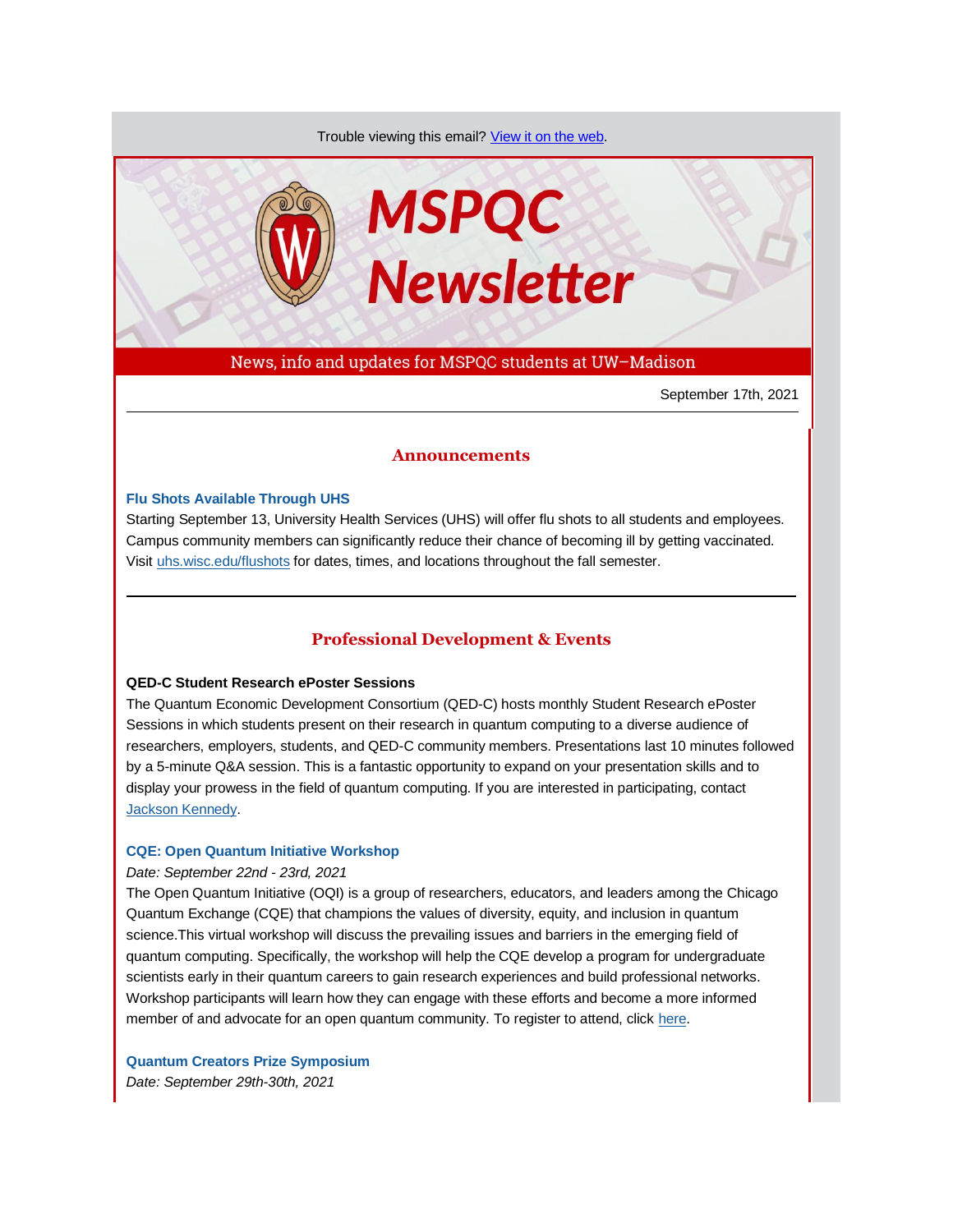The University of Chicago invites applications for its first annual "Quantum Creators Prize Symposium", which will recognize the achievements of early career researchers in the broad areas of Quantum Science and Engineering. Clic[k here t](https://app.explore.wisc.edu/e/er?s=1427524768&lid=19293&elqTrackId=C09A1C0D7176630AF9945939BB1E22E0&elq=34b2d511beb84c7b97cebb5fccc68c39&elqaid=20038&elqat=1)o learn more and to apply.

#### **[Quantum Employer Spotlight with Protiviti](https://app.explore.wisc.edu/e/er?s=1427524768&lid=22425&elqTrackId=BCB55A5E84BD2D26749F8F99B5B01D31&elq=34b2d511beb84c7b97cebb5fccc68c39&elqaid=20038&elqat=1)**

#### *Date: October 5th, 2021; 11:30 PM CT*

Join the Chicago Quantum Exchange (CQE) for a webinar highlighting Protiviti, an employer in the quantum information industry. Clic[k here t](https://app.explore.wisc.edu/e/er?s=1427524768&lid=22424&elqTrackId=700B5825F0D5824D3157B896211B8F27&elq=34b2d511beb84c7b97cebb5fccc68c39&elqaid=20038&elqat=1)o register.

## **[D-Wave's Qubits Worldwide Users Conference](https://app.explore.wisc.edu/e/er?s=1427524768&lid=22428&elqTrackId=F2DB0CCF0E893F9F8B5114E19C172A30&elq=34b2d511beb84c7b97cebb5fccc68c39&elqaid=20038&elqat=1)**

#### *Date: October 5th - 7th, 2021*

Qubits is an excellent opportunity to connect with other innovators involved in quantum computing! The event will feature speakers presenting their latest work on quantum applications in manufacturing and logistics, financial services, biotech and pharma, energy, materials science, machine learning, and much more. It will also host educational sessions and tutorials for developers with all levels of quantum experience, from those who are new to quantum to those with advanced knowledge. Finally, D-Wave speakers will discuss the company's quantum roadmap and the latest development tools. Register [here!](https://app.explore.wisc.edu/e/er?s=1427524768&lid=22428&elqTrackId=0BECD2683D47EE01F1B031680C516405&elq=34b2d511beb84c7b97cebb5fccc68c39&elqaid=20038&elqat=1)

#### **[Quantum Investment Summit](https://app.explore.wisc.edu/e/er?s=1427524768&lid=22427&elqTrackId=669B4E5089FF171F3C7DBBE8850DFBC2&elq=34b2d511beb84c7b97cebb5fccc68c39&elqaid=20038&elqat=1)**

## *Date: October 12th - 13th, 2021*

Growing a vibrant quantum ecosystem and effectively commercializing innovative research requires making the right connections. The Quantum Startup Foundry presents the first annual Quantum Investment Summit bringing together top quantum private investors, thought leaders, experts and executives from the most innovative corporations, startups, academic institutions and government entities with two goals: (1) Increase startups' access to financial and talent resources; (2) Develop a broader, globally-connected ecosystem to support and accelerate the advancement and commercialization of innovative quantum technologies. Register [here t](https://app.explore.wisc.edu/e/er?s=1427524768&lid=22426&elqTrackId=8C809748C79F4B9CE046CB120D93F4F9&elq=34b2d511beb84c7b97cebb5fccc68c39&elqaid=20038&elqat=1)o join virtually or in-person!

# **Employment Opportunities**

#### **[MSPQC Career Toolkit](https://app.explore.wisc.edu/e/er?s=1427524768&lid=16119&elqTrackId=5A49858D7B279578BB1B0FB51CEEA074&elq=34b2d511beb84c7b97cebb5fccc68c39&elqaid=20038&elqat=1)**

MSPQC Program Coordinator Jackson Kennedy manages and updates the **MSPQC Career Toolkit.** This is the central hub for professional development and job search opportunities for MSPQC students and is updated frequently. Contact [Jackson Kennedy](mailto:jckennedy3@wisc.edu) with questions, concerns, and suggestions.

## **[QED-C Student Database](https://app.explore.wisc.edu/e/er?s=1427524768&lid=16143&elqTrackId=3F91B3E99BC944A98E92AF38D30E52E3&elq=34b2d511beb84c7b97cebb5fccc68c39&elqaid=20038&elqat=1)**

[QED-C](https://app.explore.wisc.edu/e/er?s=1427524768&lid=16144&elqTrackId=A9AB285BA5BE3DC678F7230E21B22D08&elq=34b2d511beb84c7b97cebb5fccc68c39&elqaid=20038&elqat=1) Maintains a database of students obtaining degrees in quantum computing. This database is shared with employers, internship providers, and consortium partners. To add yourself to this database, complete the [Student Info Form](https://app.explore.wisc.edu/e/er?s=1427524768&lid=16143&elqTrackId=4394A173A56EFED3F138143AA6462B62&elq=34b2d511beb84c7b97cebb5fccc68c39&elqaid=20038&elqat=1) (password: Students@QED-C) and use Jackson Kennedy (jckennedy3@wisc.edu) as your advisor email.

#### **[Aliro: Research Engineer, Quantum Networks & Communications](https://app.explore.wisc.edu/e/er?s=1427524768&lid=22430&elqTrackId=0A52A3B2BC922F4C31492A41FF39D9EC&elq=34b2d511beb84c7b97cebb5fccc68c39&elqaid=20038&elqat=1)**

Aliro is hiring hiring a Research Engineer, Quantum Networks & Communications who is passionate about doing pioneering work and building new software in this emerging branch of the quantum revolution. In this position, the incumbent will not only develop new techniques, but will also implement them in Aliro's stack and